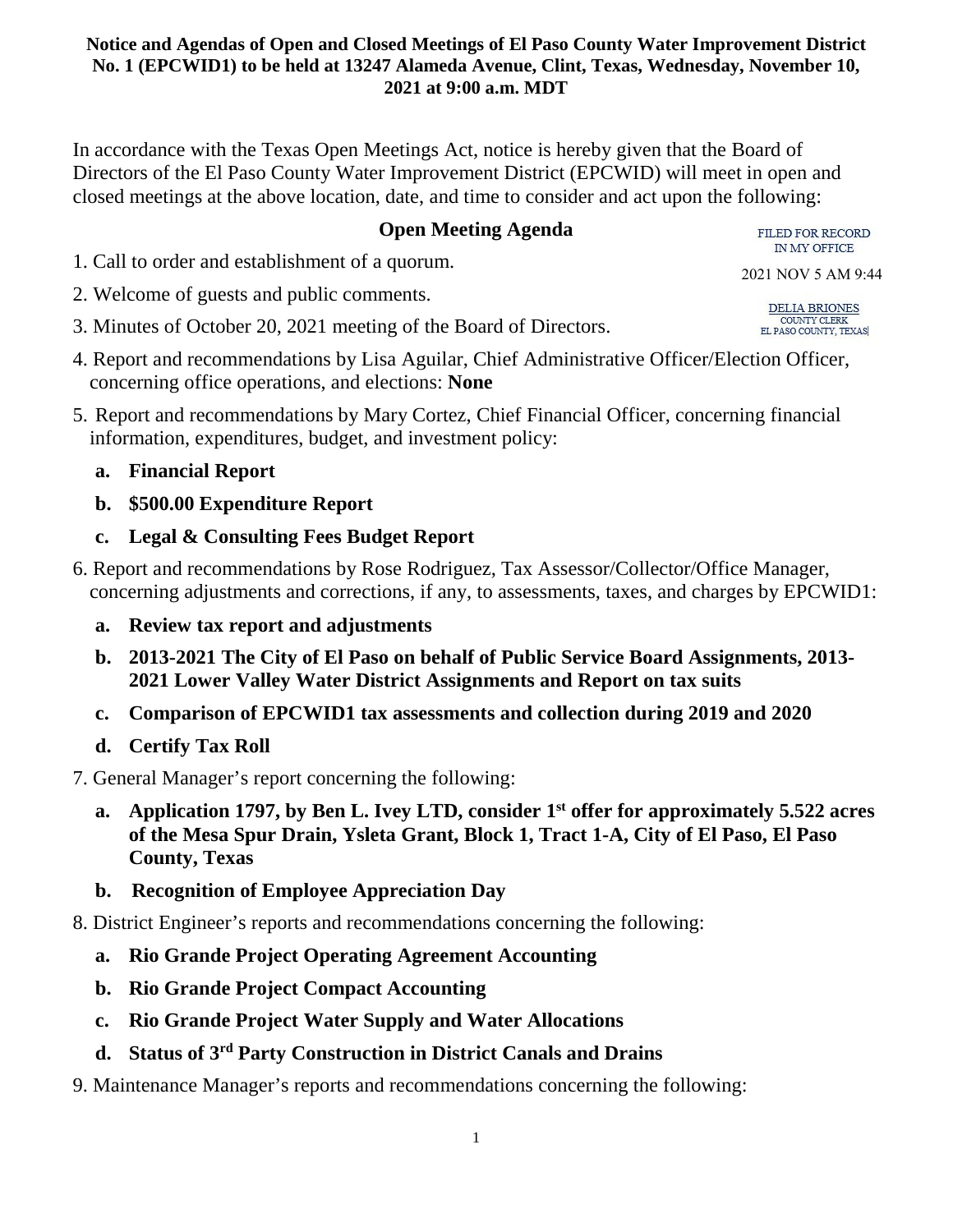### **a. Drain maintenance program and water delivery system**

10. Water Master's reports and recommendations concerning the following:

### **a. Water use and availability**

- 11. Water delivery allocations to EPCWID1 water users and water available by contract: **None**
- 12. Subdivision Plats within District Boundary requirement in License Manual: **None**
- 13. Applications for Licenses for Use of District Real Property:
	- **a. Application 3040, by the City of El Paso through El Paso Water, for a 25-year-license to construct a 4-inch steel pipe sewer line inside an 8-inch steel casing crossing under the Montoya Main Lateral (an irrigation canal) near Montoya Rd., approximately station 52+61.73**
- 14. Sale of Surplus District Real Property under 49.226 of the Texas Water Code: **None**
- 15. Any or all of the items shown on the attached Closed Meeting Agenda.
- 16. Consideration of agenda items for next regular board meeting.
- 17. Adjournment.

At any time during the open meeting, the Board of Directors may retire into a closed meeting to discuss the subjects shown on the Closed Meeting Agenda after the presiding officer publicly announces that a closed meeting will be held; and identifies the section or sections of Chapter 551 of the Texas Government Code under which the closed meeting is held.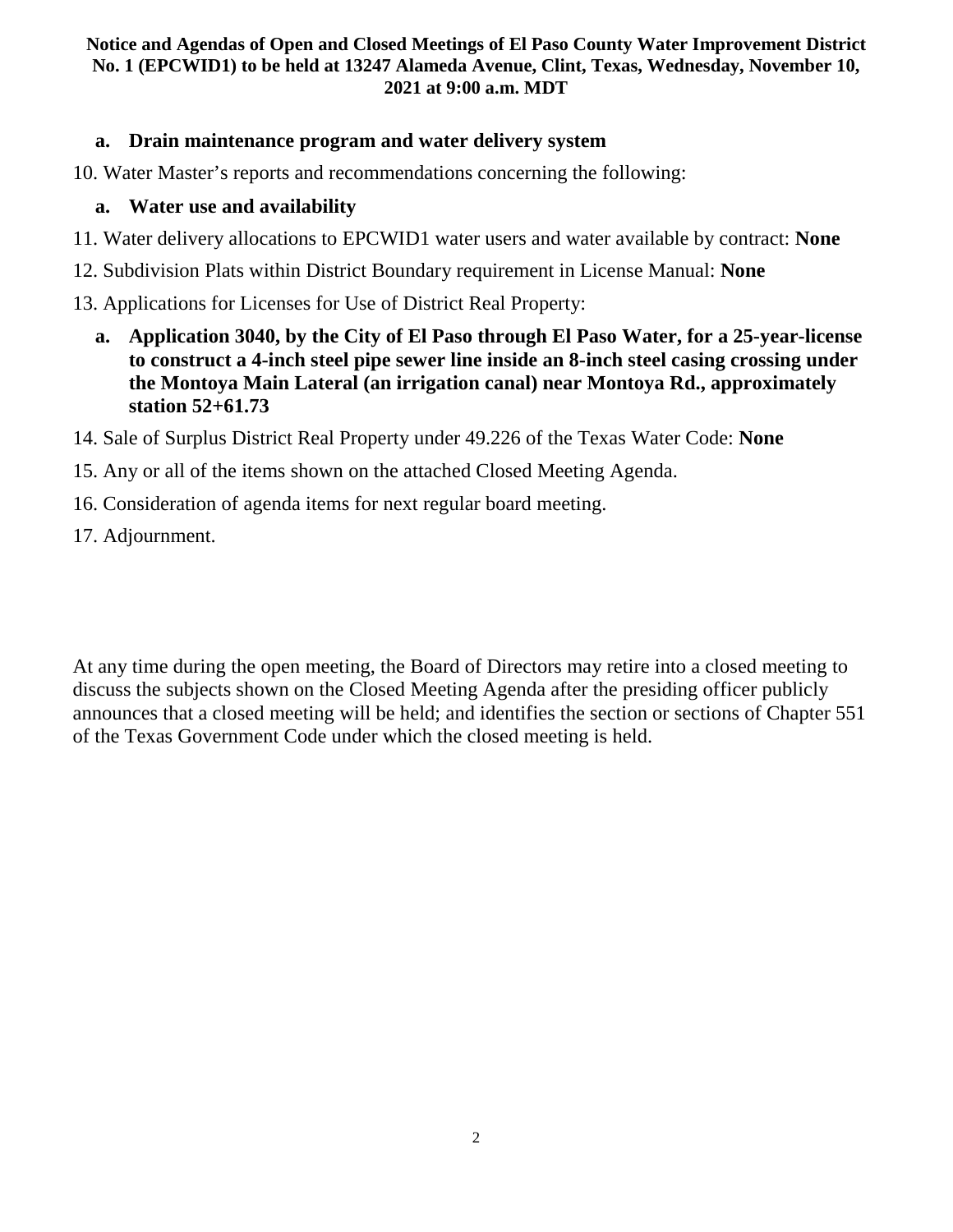## **Closed Meeting (Executive Session) Agenda**

- 1. Pursuant to Texas Gov. Code §551.071 the Board of Directors will conduct a private consultation with its attorneys seeking advice of such attorneys regarding the following pending or contemplated litigation; or settlement offer(s); or on the following matter(s) in which the duty of the attorneys to EPCWID1 under the Texas Disciplinary Rules of Professional Conduct of the State Bar of Texas clearly conflict with chapter 551 of the Texas Government Code:
	- **a. New Mexico Lower Rio Grande Water Rights Adjudication No. CV-96-888-SSI 97- 104/107.**
	- **b. Status of State of Texas v State of New Mexico and State of Colorado, No. 22O141 Original in the United States Supreme Court and Intervention by the United States.**
	- **c. State of New Mexico ex rel. Office of The New Mexico State Engineer, Plantiff-Appellee, v. Margie Garcia Oscar v. Butler, Rose Marie Arispe Butler and Sammie Singh, Defendants-Appellants, and Elephant Butte Irrigation District, et. al., Defendants No. A-1-CA-36269.**
	- **d. Albert Lopez & Lexby Lopez vs. City of El Paso, Texas, EPCWID#1, Mid-West Textile Company and Union Pacific Railroad Company, Cause No. 2017-DCV0065.**
	- **e. Rogelio Trevizo vs. El Paso County Water Improvement District #1, Cause No. 2019DCV1164.**
	- **f. ALLIANCE ESG, LLC d/b/a ALLIANCE ENVIRONMENTAL SERVICES GROUP and GERALD and CHRISTINE GOODWIN, Individually, Plaintiffs, vs. EL PASO COUNTY WATER IMPROVEMENT DISTRICT NO. 1, Defendant, Cause No. 2020DCV2782.**
- 2. Pursuant to Texas Government Code §551.072, the Board will conduct a closed meeting to discuss the licensing, sale, purchase, exchange, lease or value of real property as shown on the open meeting agenda under items 7, 12, 13, and/or 14.
- 3. Pursuant to Texas Government Code §551.074, the Board will conduct a closed meeting to deliberate the appointment, employment, evaluation, reassignment, duties, discipline, or dismissal of the below indicated officer(s) or employee(s) of EPCWID1 indicated below:

## **None**

- 4. Pursuant to Texas Government Code §551.076, the Board will conduct a closed meeting to deliberate Security Devices or Security Audits.
- 5. Pursuant to Texas Government Code §551, the Board will conduct a closed meeting to receive advice regarding professional service contracts.